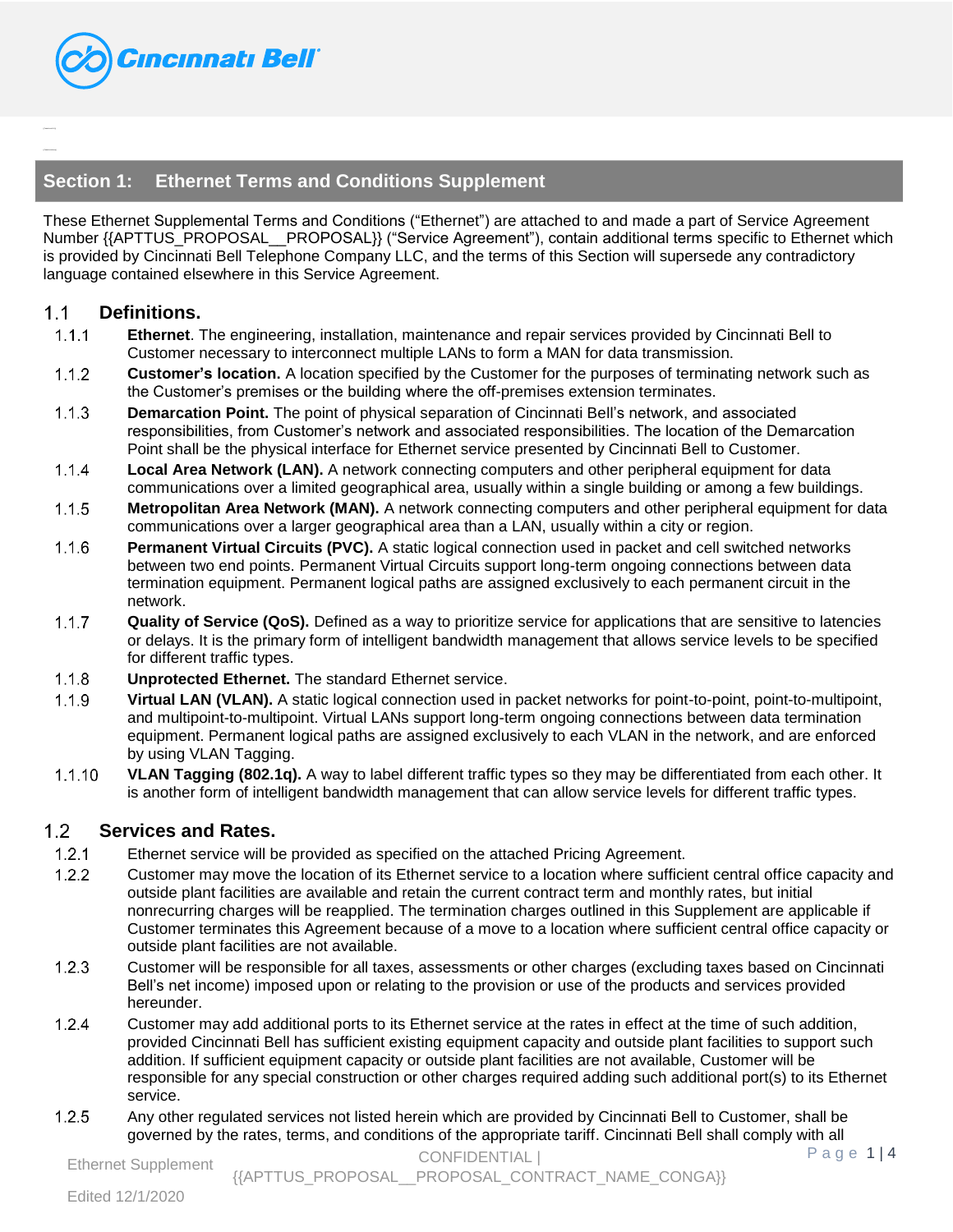

applicable laws, rules, regulations, ordinances, and codes (collectively, "Legal Requirements") in connection with the provision of the Ethernet service.

#### $1.3$ **Provisioning.**

- $1.3.1$ Cincinnati Bell will provide Ethernet service for one or more of the following types of LANs, as specified by Customer on the attached Services Agreement: Ethernet LANs operating at a variety of speeds. Permanent Virtual Circuits (PVC) and/or VLANs, facilities redundancy, and other "optional" features relating to Ethernet are also available to Customer at rates, terms and conditions to be agreed upon.
- $1.3.2$ Cincinnati Bell will provision Ethernet service in proper working order on Cincinnati Bell's side of the Demarcation Point by the agreed upon installation date. Customer will provide appropriate environmental conditions for Cincinnati Bell's customer premise equipment, which shall include, but not be limited to the following: 110/125 volt AC; 15 or 20 amp non switched circuit on UPS, if possible; Standard 110 3 – prong grounded outlet. Temperature between 40 and 100 degrees F. Humidity between 5% and 90% noncondensing. Security Access to this space that houses the Ethernet Service equipment must be restricted to authorized personnel only
- Ethernet will be available twenty-four (24) hours per day, seven (7) days per week, except as required to  $1.3.3$ update, enhance, maintain and/or repair Ethernet. Cincinnati Bell reserves the right to perform these tasks, as needed, during the off-peak hours, normally on Sundays from 12:00 a.m. to 6:00 a.m. Cincinnati Bell will attempt to notify the Customer in advance according to the attached Ethernet Service Agreement.
- $1.3.4$ If a major outage to Cincinnati Bell's network occurs, including Ethernet, Cincinnati Bell will use reasonable efforts to restore Ethernet service as soon as reasonably possible, subject to any federal or state laws or regulations that may specify priority for restoration of telephone service, including without limitation, the National Security Emergency Preparedness Telecommunications Service Priority System.
- Cincinnati Bell will furnish Customer with a telephone number, which Customer will use to report any trouble  $1.3.5$ with Ethernet.
- $1.3.6$ Unless otherwise agreed in writing, Cincinnati Bell will provide Ethernet service for data transmission only.
- $1.3.7$ The electrical signals of Ethernet operate in compliance with the following American National Standard Institute ("ANSI") or IEEE standards for Ethernet LANs operating at a Native Mode of 384 Kbps, 768 Kbps, 1.544 Mbps, 3 Mbps, 4.5 Mbps, 6 Mbps, 10 Mbps, IEEE Standard 802.3 or 100 Mbps and 1000 Mbps (a.k.a., GigE or 1 Gigabit), IEEE Standard 802.3u (Carrier Sense Multiple Access with Collision Detection (CSMA/CD) Access Method and Physical Layer Specifications).
- $1.3.8$ Ethernet supports the following interfaces:(i) RJ45 10 base T and 100 base T connections, for Ethernet LANs operating at a variety of speeds, and (ii) SX or LX Gigabit Interface Connectors for Ethernet LANs operating at a Native Mode of 1000 Mbps (a.k.a., GigE or 1 Gigabit).The standard equipment setting for a 1.5Mbps to 10Mbps circuit is 10Mbps full duplex setting. Circuit speed greater than 10Mbps, but, less than 100Mbps will be hard-coded 100Mbps full duplex setting. Gig-E speed is set at auto-negotiate.
- $1.3.9$ An initial port is required in order to provide Ethernet to a Customer's location. Additional ports are only available to a Customer's location with at least one initial port.
- $1.3.10$ Additional port discounts do not apply to different Customers at the same location.
- $1.3.11$ The Customer must subscribe to the initial port in order to subscribe to an additional port. If the initial port is terminated at a Customer's location, then all Ethernet service will be terminated at that location unless Customer wants to re-specify one of the additional ports as the initial port with the appropriate rates applied. An additional port can be terminated without terminating the initial port to a Customer's location.
- $1.3.12$ If the Customer subsequently orders an additional port and the contract period for the initial port has not expired, then the following applies: a) the contract period selected for an additional port must be equal or shorter than the remaining contract for the initial port or b) the contract period for the initial port will be extended to be coterminous with the contract period selected for the additional ports.

## $1.4$ **Repair – Response Time.**

 $1.4.1$ Cincinnati Bell will use its best efforts to repair any inoperable Ethernet port within four (4) hours after a reactive or proactive trouble ticket is opened with Cincinnati Bell that such port is inoperable. If such port remains inoperable for more than eight (8) hours after a trouble ticket has been opened, Cincinnati Bell will credit Customer's account for an amount equal to one-thirtieth (1/30) of the applicable monthly charge for such port. The same credit will apply for each additional eight (8) hour period that the port remains inoperable. The total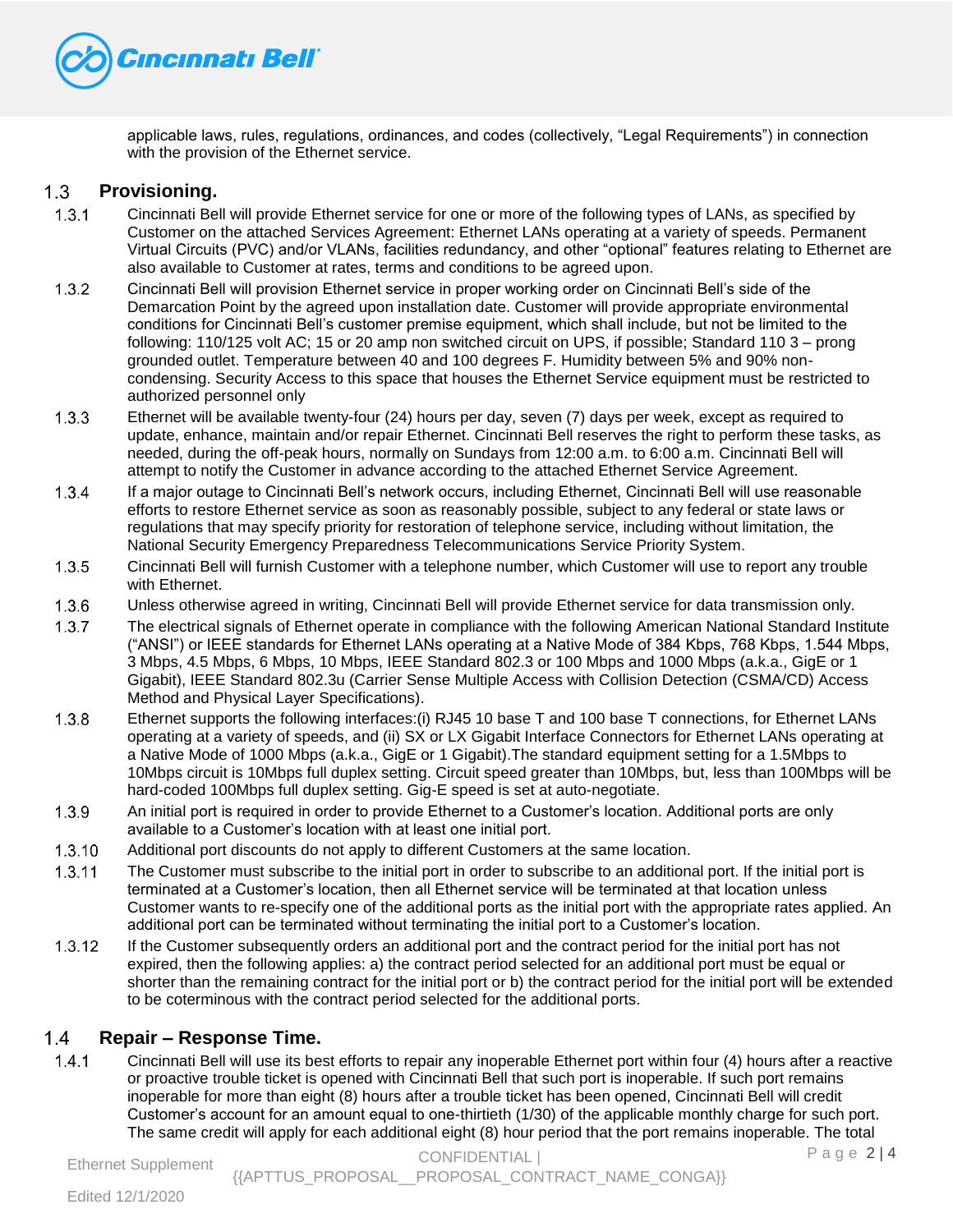

amount of all credits for any one (1) inoperable port will not exceed the monthly port charge for such inoperable port. The credit referred to herein shall be Cincinnati Bell's entire liability and Customer's exclusive remedy for any damages resulting from such inoperable port.

 $1.4.2$ Performance Standards of the Ethernet Network are as follows: Mean time to respond at the port level: 30 minutes and Mean time to repair at the port level: 2 hours. Response Time shall mean that Cincinnati Bell is aware of the problem, and a ticket is opened either reactively or proactively and Cincinnati Bell is beginning to take action to resolve the issue.

#### $1.5$ **Maintenance.**

- $1.5.1$ When a Customer reports a trouble to Cincinnati Bell and the problem is not found in the Cincinnati Bell's facilities, the Customer is responsible for a payment of Maintenance of Service charge for the period of time from when the technician is dispatched to when the work is completed. The Maintenance of Service charges is as follows: (a) \$ 31.50 for the first fifteen (15) minutes or fraction thereof and (b) \$ 9.00 for each additional fifteen (15) minutes or fraction thereof.
- $1.5.2$ If Cincinnati Bell personnel initially fail to find trouble in Cincinnati Bell facilities, but later discover that the trouble was indeed facilities related, then Maintenance of Service charges will not apply.
- Cincinnati Bell can continue to test/diagnose the problem on the Customer's premise at the rate of \$175.00 per  $1.5.3$ hour, billable in half-hour increments, with a two-hour minimum.
- $1.5.4$ Cincinnati Bell can also be contracted to engineer and optimize the Customer's network by working on the Customer's premise. The rate for this enhanced service is \$250.00 per hour, billable in half-hour increments, with a two (2) hour minimum. This service would typically be independent of a troubleshooting dispatch, or in conjunction with a major problem/initiative, and would be initiated by the Customer.

#### **Cancellation, Delay or Modification of Service Orders.**   $1.6$

- $1.6.1$ Cancellation of Service Order. If Customer cancels a Service Order before Cincinnati Bell has completed installation of the Ethernet service, Customer must reimburse Cincinnati Bell for its costs. If Customer cancels a Service Order after the Ethernet service has been installed, the termination liability set forth in Section 11 below will apply. All requests by Customer to cancel a pending Service Order are effective only if provided in writing.
- $1.6.2$ Requests to Delay Installation. Customer may request to delay installation for up to thirty (30) days following the original Firm Order Commitment ("FOC") due date for no charge if such request is provided in writing to Cincinnati Bell within two (2) business days of receiving the FOC due date. If Customer submits its request to delay installation after the two (2) business days after receipt of the FOC, then Cincinnati Bell will bill \$100.00 for any request to change the FOC due date. However, if the customer requests a change of due date within five (5) business days prior to the communicated FOC due date, Cincinnati Bell will charge \$300.00 for the FOC due date change.
- $1.6.3$ Failure to Notify of Installation Delay. If the Customer fails to notify Cincinnati Bell of an installation delay pursuant to Section 7.2 above, Cincinnati Bell will bill for the Monthly Recurring Charge for such Ethernet service from the original FOC due date to the actual date of installation. Customer will be required to notify Cincinnati Bell in writing to reschedule an installation date.
- $1.6.4$ Modification of Service Orders. If Customer requests modifications to pending Service Orders, Customer must reimburse Cincinnati Bell for its actual costs incurred in reengineering and modifying the Ethernet service, including any third-party charges assessed against Cincinnati Bell as a result of such modification.

#### $1.7$ **Testing.**

 $1.7.1$ Cincinnati Bell will notify Customer when the Ethernet service has been successfully installed, on a circuit-bycircuit basis, and is available for Customer's use ("Service Date"). Unless Customer notifies Cincinnati Bell by the close of the second business day following the Service Date that the Service is not operational, the Service Term will commence on the Service Date. Customer also has thirty (30) days following the Service Date to conduct additional testing of the Ethernet services. If such testing indicates that the Ethernet service is not operating properly, and Customer notifies Cincinnati Bell and reasonably identifies the problem, Cincinnati Bell will work with Customer to remedy the problem. If Cincinnati Bell reasonably determines that the problem is due to Cincinnati Bell's Network or Cincinnati Bell Equipment or third-party telecommunications facilities arranged by Cincinnati Bell on Cincinnati Bell's side of the demarcation point, then Customer will be credited for the MRCs associated with the Ethernet service from the Service Date through the date that the Ethernet